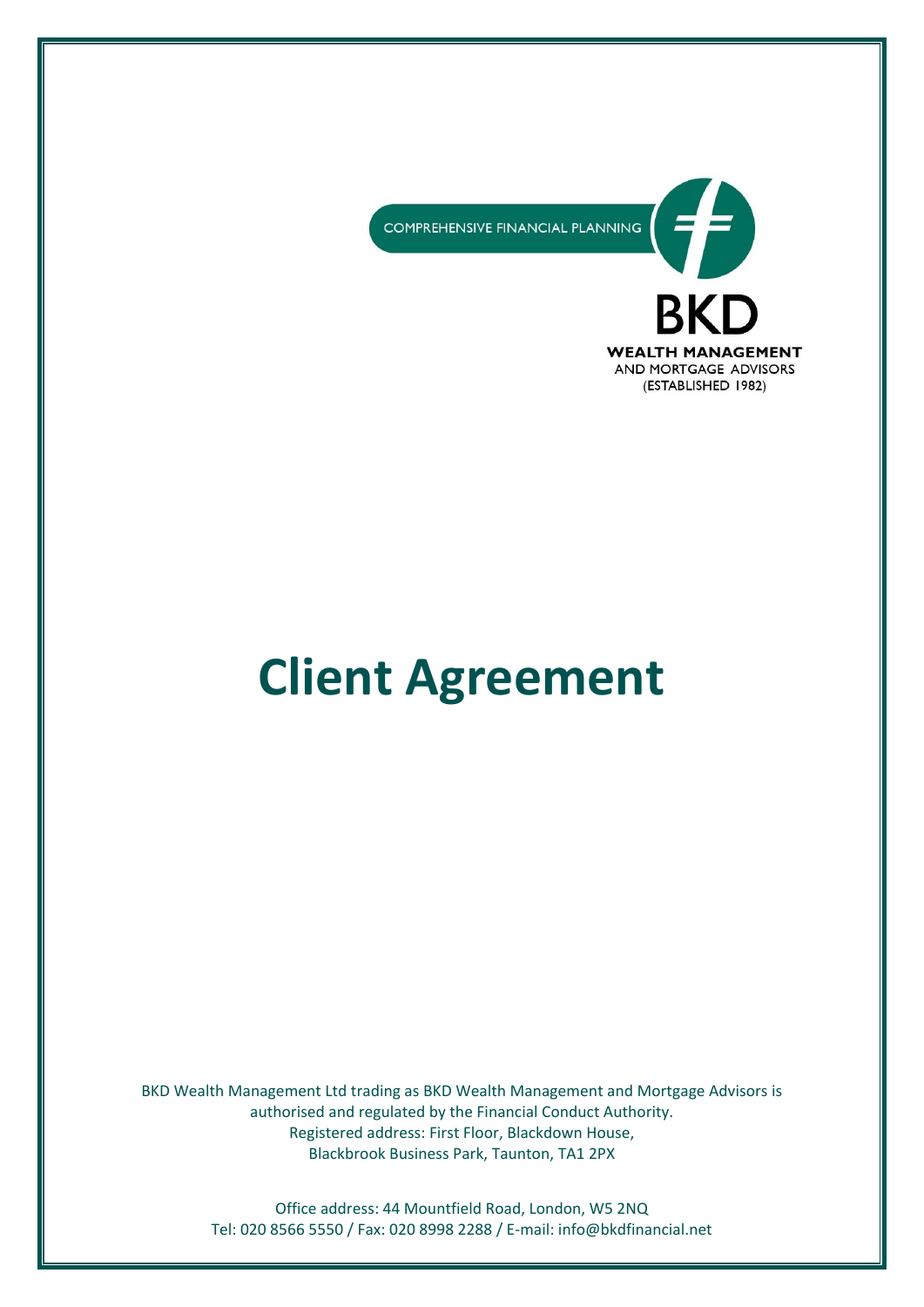**This is our standard agreement upon which we intend to rely. For your own benefit and protection you should read these terms carefully. If you do not understand any point, please ask for further information. We reserve the right to amend these terms and will give you notice in good time before making material changes.**

When we meet with you, we will explain how we work on your behalf. This will include discussing your current situation, your financial and personal objectives, and obtaining relevant information from you to enable us to then proceed to making a recommendation to meet your objectives. We will also discuss with you the options for payment (see separate section).

BKD Wealth Management Ltd is regulated by the Financial Conduct Authority; please feel free to check the Financial Services Register – our Firm's Reference Number is 809874 – which you can access at [https://register.fca.org.uk](https://register.fca.org.uk/) or by telephoning 0800 111 6768 or 0300 500 8082.

We offer advice on a wide range of providers products and services which includes a comprehensive range of fund management groups. These have been carefully researched to meet our strict selection criteria. Our approach is described as an independent advice service. As such our advice will encompass the whole of the market and the complete spectrum of regulated financial products.

We will not offer advice on products or services that do not meet our selection criteria or which we feel are unsuitable for our clients.

When dealing with investments and pensions products in each case we will advise you and make a personal recommendation after assessing your needs.

We will offer you the opportunity of paying by fee directly yourself or via the product provider recommended.

When looking to address your protection needs, we will provide advice based on a fair and personal analysis of the market.

#### **How we are remunerated**

We charge fees for the advice and assistance in implementing any recommendation provided by BKD Wealth Management Ltd only. We do not include custodian fees or provider charges. Following the initial meeting we will confirm the next steps of our advice process and provide an estimate of the fees payable. Where VAT is applicable, we will highlight this to you before any fee is charged, however as the intent is intermediation, it is unlikely that VAT will be chargeable.

Please refer to the Client Proposition Document which outlines our charges**.** 

For protection advice, you will be advised of the commission that we will receive from the product provider prior to the application form being submitted to the provider.

#### **Client Classification**

As a client of BKD Wealth Management Ltd we will classify you as a 'retail client' for investment and pension advice and as a 'consumer' for protection advice. This will provide you with the maximum regulatory protections available to you. Should your classification change in the future, we will advise you accordingly in writing and obtain your agreement before proceeding with any financial planning advice.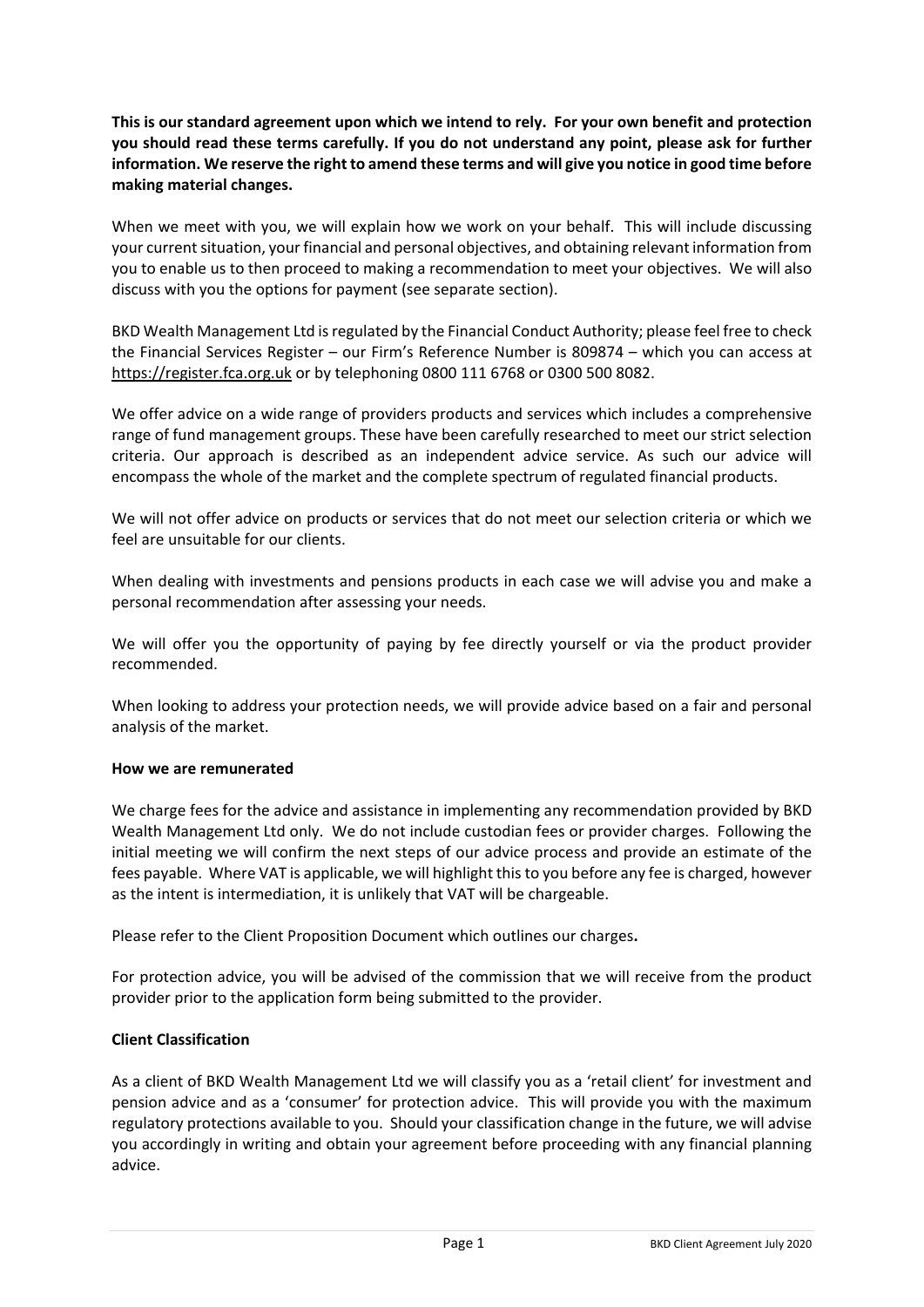#### **How we act for you**

The company will exercise due care and diligence in conducting their business but will not be liable for any depreciation of investments arranged by them.

Where any recommendation we make, or transaction we undertake for you, results in a right to cancel the policy under certain conditions, we will advise you of these rights. We will also tell you if you do not have a right to cancel the arrangement.

There may be occasions where we, or one of our clients, will have some form of interest in business that we are transacting for you. If this happens, or we become aware that our interests or those of one of our other client's conflict with your interests, we will inform you in writing and obtain your consent before we carry out your instructions.

If we can continue to act for you, we will tell you how we will ensure your interests are protected. On occasions we may have to cease acting for you, but we will help you find advice from elsewhere if you want us to. Should you require further information in relation to our conflicts of interest policy then please contact us at the address shown.

When we arrange investments for you, we will register these in your name unless otherwise agreed in writing. Additionally, we will ensure you receive either a contract note, documents of title, or certificates evidencing title. Where a number of documents relating to a series of transactions is involved, the documents will normally be retained until the series is completed.

All documents, cheques, and paperwork may be sent by post at the client's risk as soon as we receive the documents from the product provider concerned. We shall at the client's request and expense, send documents by registered post. In the absence of such a request, the client shall pay all charges incurred for the recovery or replacement of lost documents.

Any advice that we give will be based on your financial objectives and your attitude to investment risk. We will endeavour to ensure that any recommendation made is suitable for you. Any recommendation made will be confirmed in writing to you. Should you decline to provide the information requested about your circumstances then we may decline to continue with the business relationship since we would not be able to demonstrate that the recommendation is suitable given your financial circumstances.

Please note that if you reside outside of the UK, you may wish to seek further advice from a local adviser in your place of residence regarding the impact of our advice in relation to local taxation, practices and law. This is because the advice we provide you will be on the basis of being a UK Financial Adviser and we do not have specialist knowledge of any legislation, taxation or financial practices outside of the UK.

The company and its representatives are not qualified to provide any legal advice and will not provide any opinion as to whether a client should complain about any previous advice received unless explicitly agreed.

All communications, both verbal and in writing, will be in English.

# **Investment risk**

All investments carry a degree of financial risk which will tend to increase in proportion to the potential rate of return on the investments. Any product which is directly or indirectly invested in assets which may fall in value (for example equities) may itself fall in value along with any decrease in value of those assets. Before entering into any investment agreement, you must ensure that you understand the risk associated with the product and are content to accept that level of risk.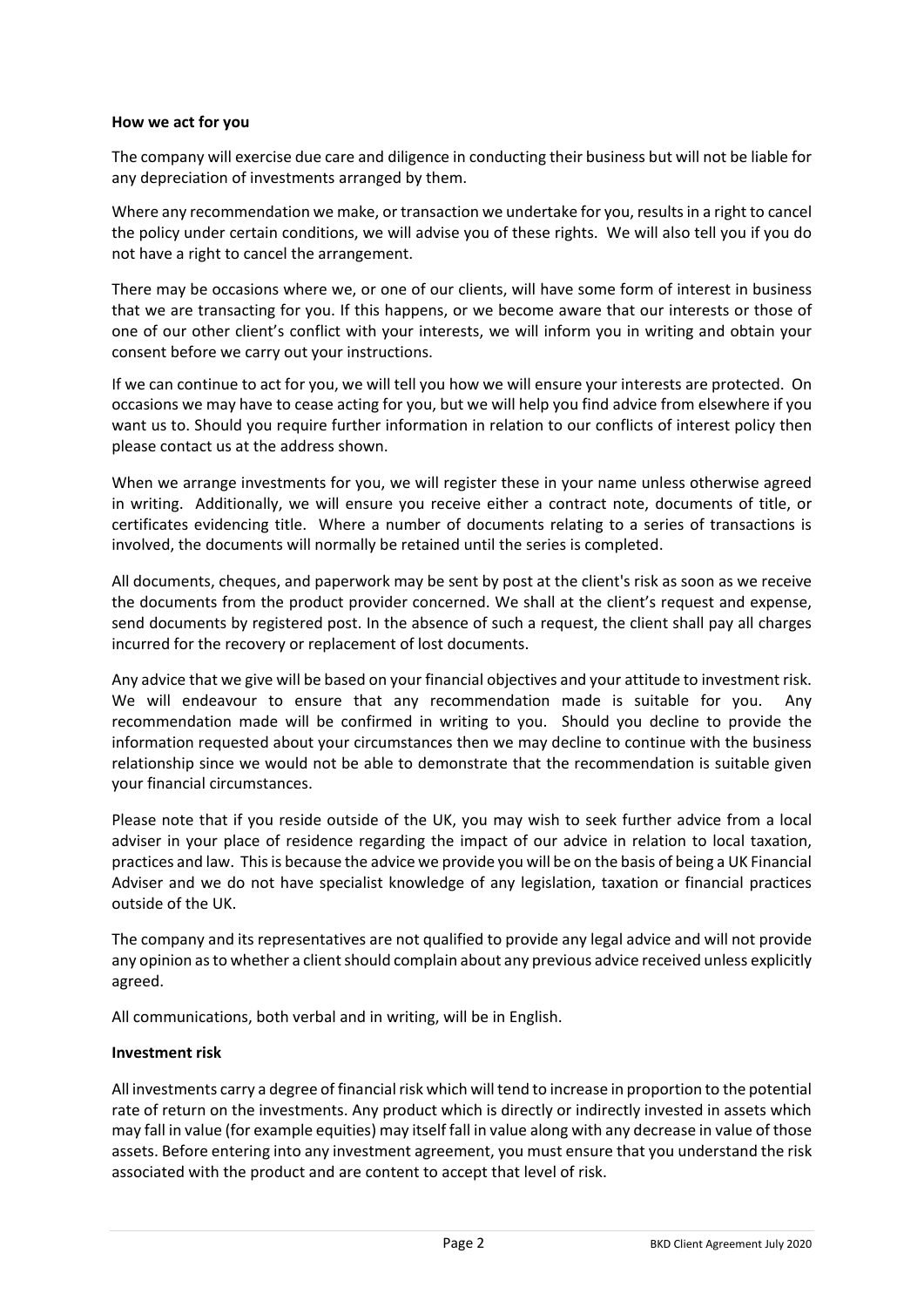Investments can go down in value as well as up and you could get back less than you invest. The past is not a guide to future performance.

## **We do not handle client monies**

Crossed cheques for premiums or investment monies can only be made payable to the product provider or payments made direct to the providers bank account. No premiums or investment monies of any kind should be paid or made payable to anyone else.

## **Contact**

The amount of contact that we provide to you is dependent on the service proposition that you agree to and we are not obliged to contact you over and above the agreed proposition.

Please make sure you are aware and comfortable of the amount of contact you will receive, and you are aware of the limitations of the proposition chosen by yourself. You need to be happy that the proposition selected meets your needs.

## **Termination of this agreement**

This agreement will remain effective and in force until such time that you, or we, wish to terminate the agreement. Either party may terminate our authority to act on your behalf at any time without penalty. Notice of this termination must be given in writing by first class post. It will be deemed to be received 2 business days after being posted.

Any business currently being completed will be completed unless we receive your instructions to the contrary.

Any fees outstanding at the date of termination will be due within four weeks of the termination date.

#### **Delay in Processing**

The company will not be held responsible for any delay beyond its control, or as a result of a failure by any party (including the client) to complete all the necessary steps to process a transaction.

#### **Complaints**

We have a written policy for handling complaints and how we ensure we deal with each complaint promptly and fairly. You can obtain a summary from us should you so request.

Should you have cause to complain for any reason a copy of our policy for handling of complaints will be automatically sent to you. Please direct your complaint to the Compliance Manager at the company address.

44 Mountfield Road London W5 2NQ Telephone: 020 8566 5550

Clients should be aware that if they are unhappy with any response to a complaint received from the company, they may complain directly to the Financial Ombudsman Service who will then assess whether they have an eligible complaint before proceeding with an investigation.

You can contact FOS vi[a www.financial-ombudsman.org.uk](http://www.financial-ombudsman.org.uk/) or telephone: 0800 023 4567.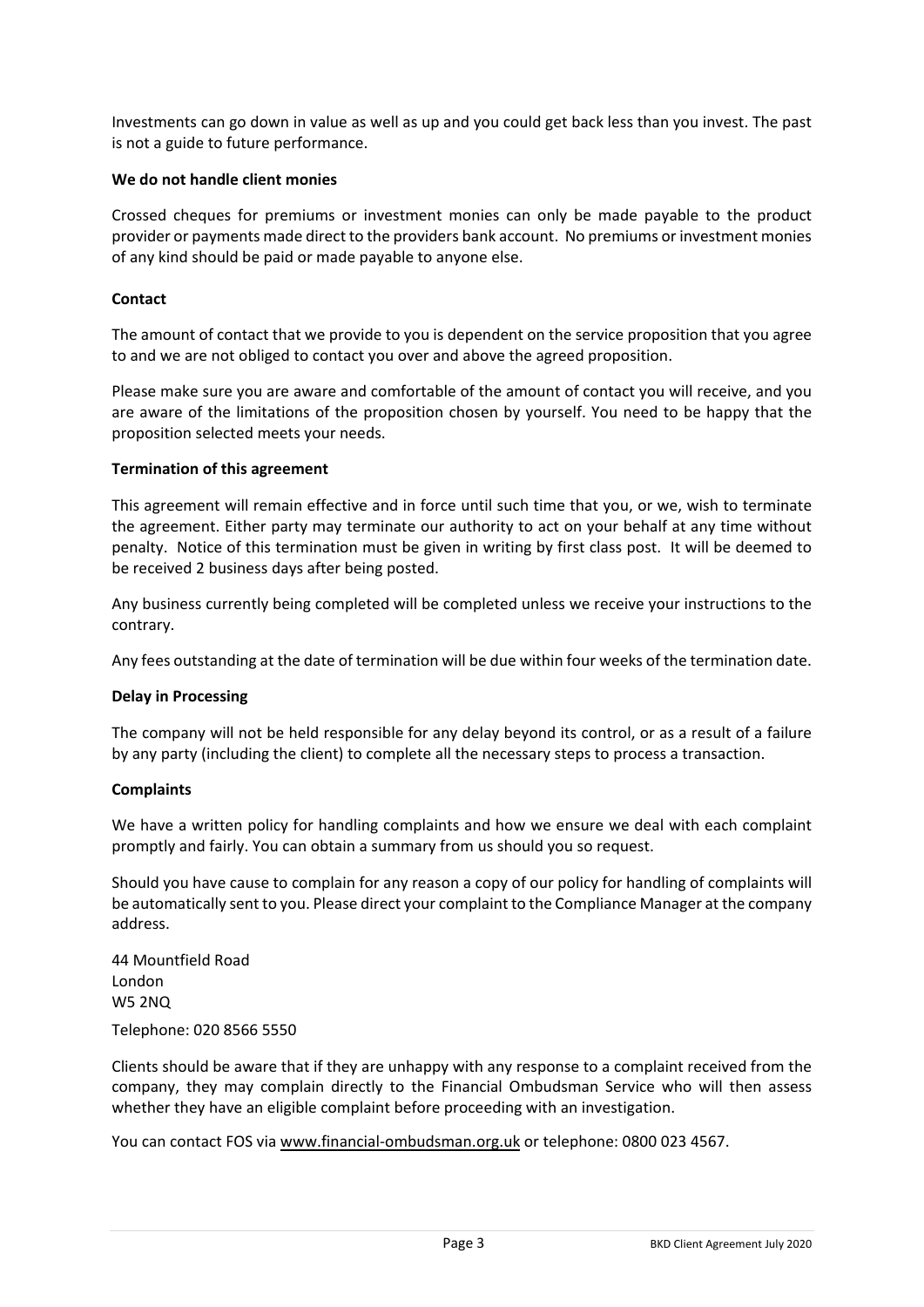If you are an eligible claimant under the rules of the Financial Conduct Authority, you will also be protected by the Financial Services Compensation Scheme. You may be entitled to compensation from the scheme if we cannot meet our obligations. Compensation for investment advice is provided at £85,000 per claimant per defaulting firm. Non-Investment Protection cover for compulsory insurance is 100% of the claim with no upper limit and for other non-compulsory insurances, the cover is 90% of the claim with no upper limit.

Further information about compensation arrangements is available from the Financial Services Compensation Scheme. The Financial Services Compensation Scheme may also provide awards if any third-party institution we may use is declared in default or insolvent.

# **Money Laundering**

We are obliged to conform with the UK Money Laundering Legislation and to the Joint Money Laundering Steering Group guidance notes. The law requires all financial institutions to verify the identity, place of residence and source of capital for each beneficial owner. In order to meet these requirements, we will require sight of certain documentation and confirmation as to where the investment monies are coming from. If you provide false or inaccurate documentation and we suspect fraud or money laundering then this will be recorded.

The company reserves the right to approach a third party in order to verify the identity of a client, or any other person providing funds on behalf of an investment made in the client's name.

Where further information is required, to verify identity, the company reserves the right to delay applications or withhold settlement until sufficient identification has been provided.

## **Not Readily Realisable Assets**

We may on occasions, and if appropriate, advise you on investments which are not readily realisable. Where this is the case, we will draw your attention to the risks associated with these investments as there is a restricted market for them. In some circumstances, it may therefore not be possible to deal in the investment or obtain reliable information about its value.

#### **Referrals to third parties**

There may be occasions whereby we would refer you to a specialist for specific advice such as tax advice. Should you pursue our suggestion to use the third party introduced to you, you should note that we are **not** responsible for the advice that they give you. You will be subject to their terms and conditions. They will agree their charges for their advice direct with you.

#### **Foreign Account Tax Compliance Act (FATCA)**

The Foreign Account Tax Compliance Act (FATCA) requires US persons holding an interest in any specified foreign financial assets with an aggregate value exceeding \$50,000 to report related information to the IRS.

It is your responsibility to inform us if you:

- Have US citizenship or lawful permanent resident (green card) status
- Were born in the US
- Have a US residence address or US correspondence address (including a US PO box)
- Standing instructions to transfer funds to an account maintained in the United States or directions regularly received from a US address
- Have a 'in care of' address or a 'hold mail' address that is the sole address with respect to the client
- Have a power of attorney or signatory authority granted to a person with a US address

Please note that we are not responsible in any way for any reporting obligations that you may have in relation to FATCA. We may also share your FATCA status with other Financial Institutions, HMRC and/or the IRS if requested.